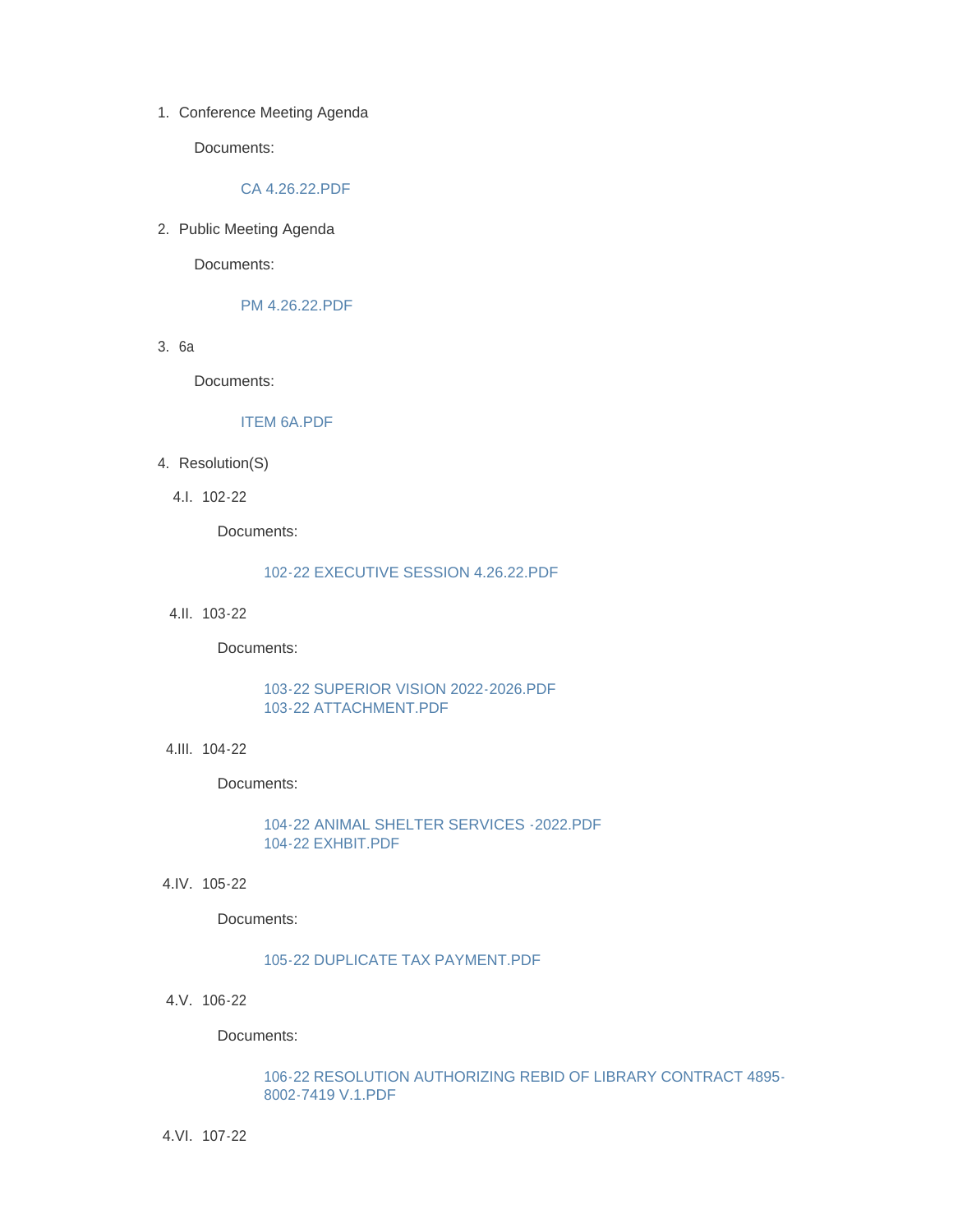Documents:

### [107-22 SEWER CHARGE DUPLICATE PAYMENT.PDF](http://www.westorange.org/AgendaCenter/ViewFile/Item/4664?fileID=14527)

4.VII. 108-22

Documents:

### [108-22 RAFFLE LICENSES.PDF](http://www.westorange.org/AgendaCenter/ViewFile/Item/4665?fileID=14528)

4.VIII. 109-22

Documents:

## [109-22 REDLINED RESOLUTION \(DISCHARGE OF DEVELOPERS](http://www.westorange.org/AgendaCenter/ViewFile/Item/4666?fileID=14575)  AGREEMENT) APRIL 2022(6431935.1).PDF [109-22 DEVELOPERS CONSTRUCTION AGREEMENT.PDF](http://www.westorange.org/AgendaCenter/ViewFile/Item/4666?fileID=14530)

110-22 4.IX.

Documents:

### [110-22 TAX COURT JUDGMENT \(2\) 4.26.22.PDF](http://www.westorange.org/AgendaCenter/ViewFile/Item/4667?fileID=14531)

111-22 4.X.

Documents:

### [111-22 TAX COURT JUDGMENT \(3\) 4.26.22.PDF](http://www.westorange.org/AgendaCenter/ViewFile/Item/4668?fileID=14532)

4.XI. 112-22

Documents:

### [112-22 AUTHORIZING SUBORDINATION OF MORTGAGE RE 230 EAGLE](http://www.westorange.org/AgendaCenter/ViewFile/Item/4669?fileID=14534)  ROCK AVENUE.PDF [112-22 EXHIBIT.PDF](http://www.westorange.org/AgendaCenter/ViewFile/Item/4669?fileID=14533)

4.XII. 113-22

### Documents:

### [113-22 REIMBURSEMENT - PRIVATE COMMUNITIES - STREET](http://www.westorange.org/AgendaCenter/ViewFile/Item/4670?fileID=14535)  LIGHTING.PDF

4.XIII. 114-22

#### Documents:

114-22 CORRESPONDENCE - GARDEN STATE HIGHWAY PRODUCTS [SOLAR POWERED FLASHING LED BEACON PEDESTRIAN CROSSING](http://www.westorange.org/AgendaCenter/ViewFile/Item/4671?fileID=14559)  SIGNS.PDF [114-22 AUTHORIZING PURCHASE SOMERSET COUNTY CO-OP CC 0099-21](http://www.westorange.org/AgendaCenter/ViewFile/Item/4671?fileID=14536)  GARDEN STATE HIGHWAY PRODUCTS FLASHING LED PEDESTRIAN CROSSING SIGNS.PDF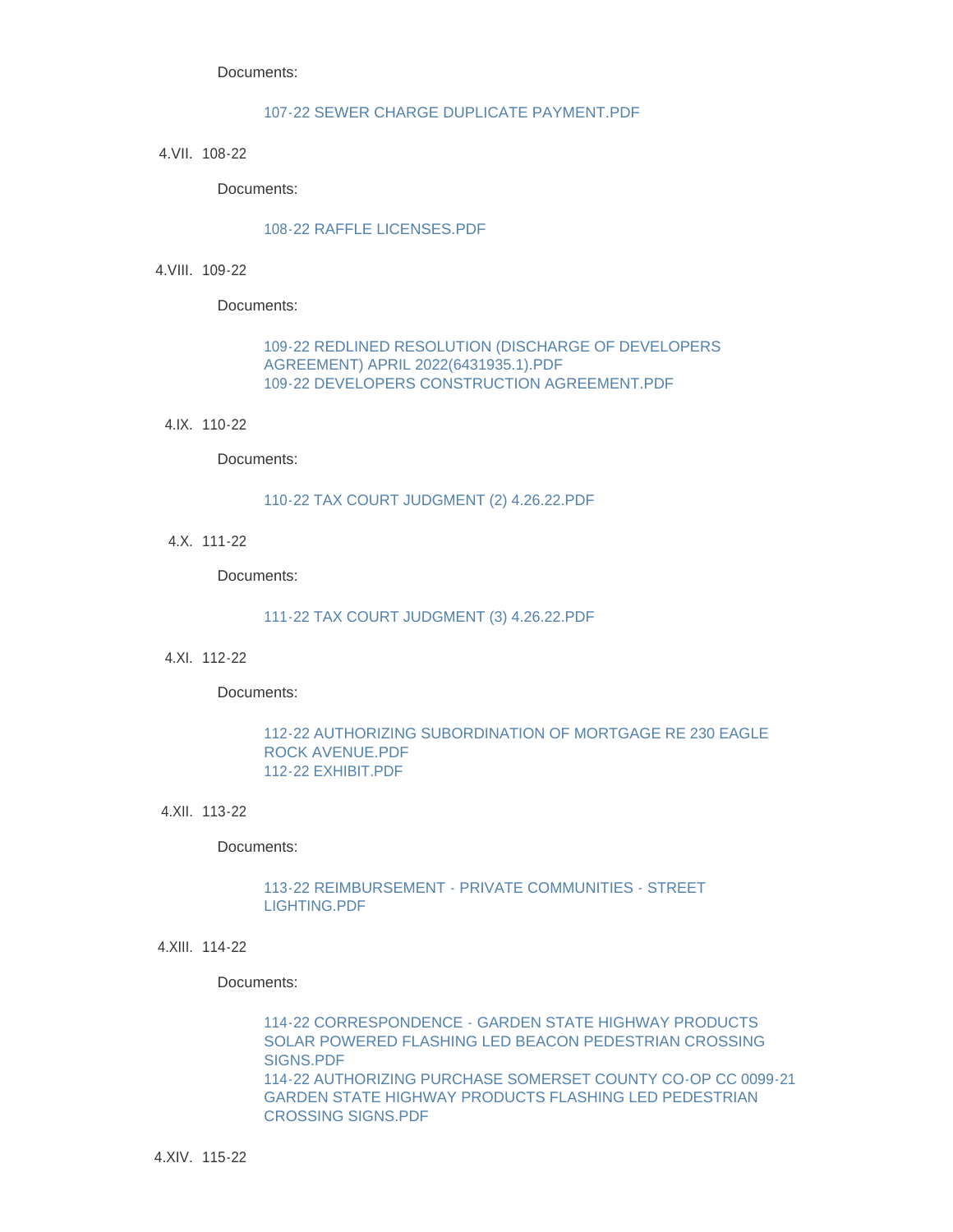Documents:

## [114-22 AUTHORIZING PURCHASE SOMERSET COUNTY CO-OP CC 0099-21](http://www.westorange.org/AgendaCenter/ViewFile/Item/4672?fileID=14537)  GARDEN STATE HIGHWAY PRODUCTS FLASHING LED PEDESTRIAN CROSSING SIGNS.PDF

### 116-22 4.XV.

### Documents:

# [116-22 CORRESPONDENCE - AWARD MA 2021 VARIOUS ROADS](http://www.westorange.org/AgendaCenter/ViewFile/Item/4673?fileID=14560)  IMPROVEMENT PROJECT-LENOX TERRACE MASSON PL AND CRESTMONT RD.PDF [116-22 NJDOT 2021 ROAD IMPROVEMENTS PROJECT-LENOX TERRACE](http://www.westorange.org/AgendaCenter/ViewFile/Item/4673?fileID=14538)  MASON PL AND CRESTMONT RD.PDF

#### 4.XVI. 117-22

#### Documents:

# [117-22 CORRESPONDENCE - CONTRACT AWARD LETTER-2020 STREET](http://www.westorange.org/AgendaCenter/ViewFile/Item/4674?fileID=14561)  IMPROVEMENTS PHASE III.PDF [117-22 RESOLUTION - STREET IMPROVEMENTS 2020 - PHASE III.PDF](http://www.westorange.org/AgendaCenter/ViewFile/Item/4674?fileID=14539)

4.XVII. 118-22

### Documents:

# [118-22 CORRESPONDENCE - JENNE ASSOCIATES.PDF](http://www.westorange.org/AgendaCenter/ViewFile/Item/4675?fileID=14562) [118-22 AWARD OF PROFESSIONAL SERVICES CONTRACT JENNE](http://www.westorange.org/AgendaCenter/ViewFile/Item/4675?fileID=14540)  ASSOCIATES-HH ANALYSIS.PDF

4.XVIII. 119-22

Documents:

# [119-22 AUTHORIZING REJECTION OF ALL PROPOSALS SUBMITTED IN](http://www.westorange.org/AgendaCenter/ViewFile/Item/4676?fileID=14541)  RESPONSE TO THE REQUEST FOR PROPOAL FOR COMPUTER IT SERVICES.PDF

120-22 4.XIX.

Documents:

## [120-22 AWARD CHERRY LANE PUMP EMERGENCY GENERATOR](http://www.westorange.org/AgendaCenter/ViewFile/Item/4677?fileID=14543)  REPLACEMENT.PDF [120-22 BID TABULATION.PDF](http://www.westorange.org/AgendaCenter/ViewFile/Item/4677?fileID=14542)

121-22 4.XX.

Documents:

### [121-22 AUTHORIZING A CONTRACT WITH J. GROSS.PDF](http://www.westorange.org/AgendaCenter/ViewFile/Item/4678?fileID=14544) [121-22 AGREEMENT FOR CHIEF FINANCIAL OFFICER - 2022.PDF](http://www.westorange.org/AgendaCenter/ViewFile/Item/4678?fileID=14576)

122-22 4.XXI.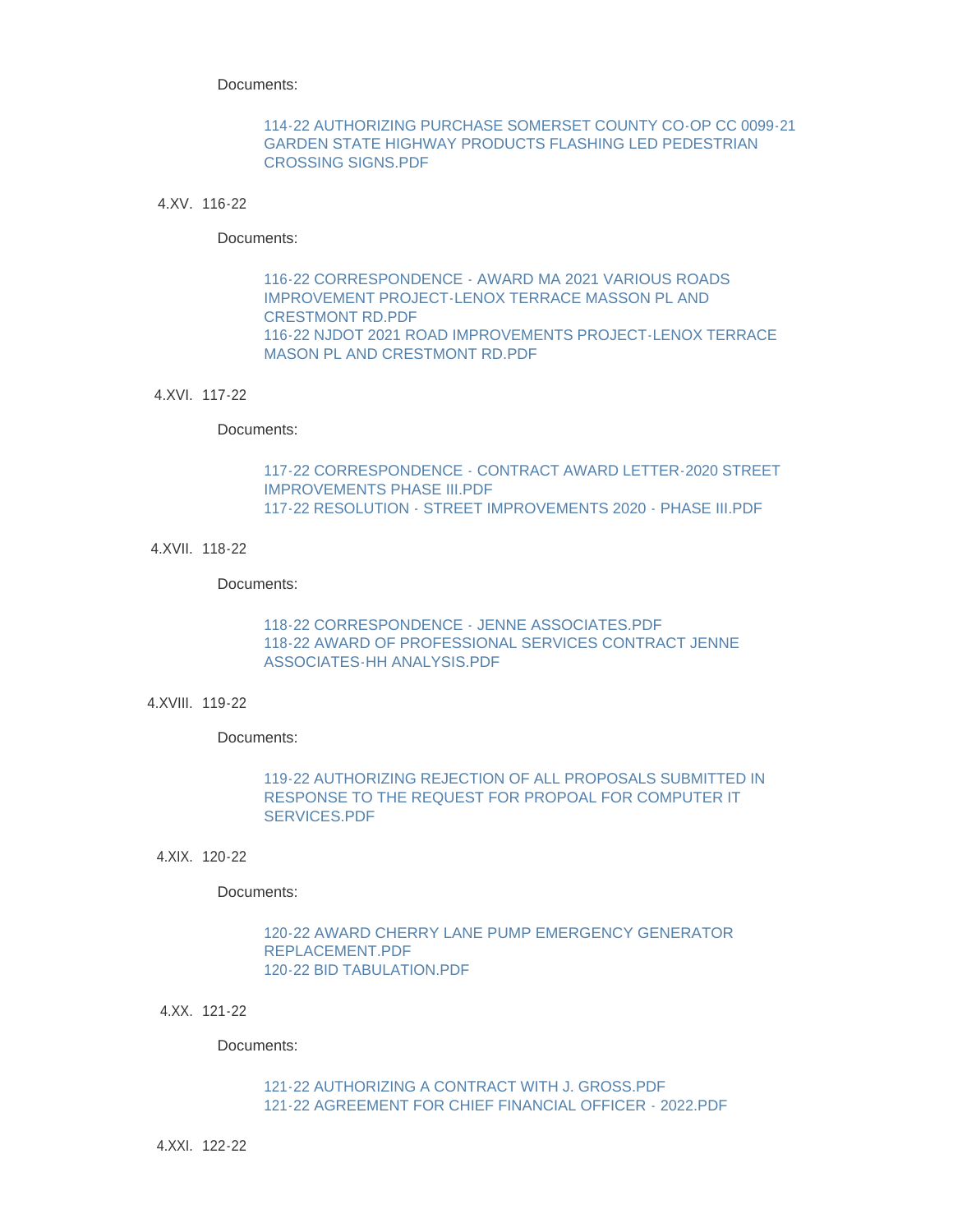Documents:

# [122-21 KEMISTRY LLC - RESOLUTION OF LOCAL SUPPORT OF](http://www.westorange.org/AgendaCenter/ViewFile/Item/4689?fileID=14567)  PROPOSED CANNABIS RELATED BUSINESS.PDF

123-22 4.XXII.

Documents:

## [123-22 RESOLUTION AUTHORIZING LIEN AGAINST 275 NORTHFIELD](http://www.westorange.org/AgendaCenter/ViewFile/Item/4680?fileID=14545)  AVENUE.PDF

124-22 4.XXIII.

Documents:

[124-22 AUTHORIZING EXECUTION OF PURCHAE AND SALE AGREEMENT](http://www.westorange.org/AgendaCenter/ViewFile/Item/4681?fileID=14548)  RE NEW LIBRARY SITE.PDF [124-22 AGREEMENT OF SALE AND PURCHASE - W ORANGE AND W](http://www.westorange.org/AgendaCenter/ViewFile/Item/4681?fileID=14549)  ORANGE SENIOR HOUSING - URBAN RENEWAL ENTITY.PDF [124-22 EXHIBIT A TO AGREEMENT.PDF](http://www.westorange.org/AgendaCenter/ViewFile/Item/4681?fileID=14547) [124-22 EXHIBIT B TO AGREEMENT.PDF](http://www.westorange.org/AgendaCenter/ViewFile/Item/4681?fileID=14546)

125-22 4.XXIV.

Documents:

[125-22 ADOPT PROCEDURES FOR ADMINISTRATION AND INSPECTION](http://www.westorange.org/AgendaCenter/ViewFile/Item/4682?fileID=14551)  OF FEDERAL AID HIGHWAY PROJECTS.PDF [125-22 ATTACHMENT - ADMIN PROCEDURES APPENDICES FINAL](http://www.westorange.org/AgendaCenter/ViewFile/Item/4682?fileID=14550)  REVISED MARCH 2022.PDF

126-22 4.XXV.

Documents:

## [126-22 AWARD OF CONTRACT TO CARRIER 2022.PDF](http://www.westorange.org/AgendaCenter/ViewFile/Item/4688?fileID=14564) [126-22 EXHIBIT.PDF](http://www.westorange.org/AgendaCenter/ViewFile/Item/4688?fileID=14563)

127-22 4.XXVI.

Documents:

## 127-22 RESOLUTION OF LOCAL SUPPORT OF PROPOSED CANNABIS [RELATED BUSINESS-PEACE OF MIND CONSTRUCTION GROUP LLC.PDF](http://www.westorange.org/AgendaCenter/ViewFile/Item/4690?fileID=14568)

- 5. Ordinance(S) On Second And Final Reading
	- 2678-22 5.I.

Documents:

### [2678-22 ORDINANCE - STEEP SLOPE - AMENDED REV. 5 \(002\).PDF](http://www.westorange.org/AgendaCenter/ViewFile/Item/4683?fileID=14574)

2681-22 5.II.

Documents: